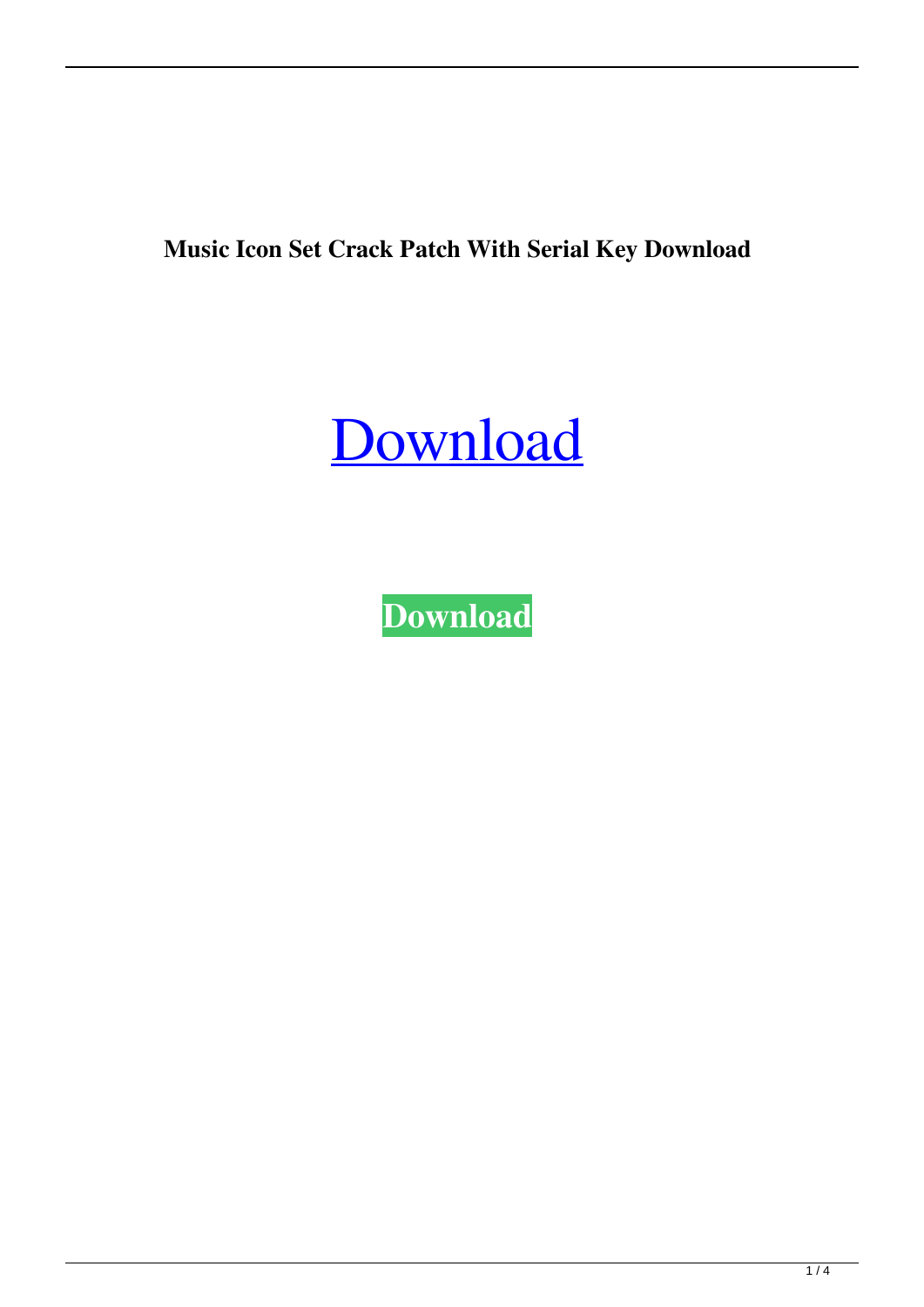### **Music Icon Set Incl Product Key Free Download [32|64bit] [Updated-2022]**

Here we have a pack of music icons and vector material of Music Icon Set. This set contains vector symbols and textures. Use them in your projects as you want and when needed! All icons are included in vector source. Wordpress Concrete Block Design Wordpress Concrete Block Design Wordpress Concrete Block Design with white texture is free vector of the week. It is easy to change the colors of this wordpress block to match your website design. It is free for personal and commercial use. This product is a vector file that you can easily resize to any size you want, it is 100% resizable. Feel free to use it on your web pages and graphics on your computer or any other vector products. Please notice that all files are included on high quality PDF format, easy to print and edit, so it is the perfect fit for any personal and professional project. This product is the perfect addition to any WordPress theme. \*HOW TO USE: 1.Download the file that you would like to use on your website or any other vector file products. 2.Open the file in any software that you want to use on your website or any other vector products. 3.Resize the file as you want, for any project. 4.Save the file with the desired resolution. 5.Print and enjoy! You can use this product on any other website, blog, wallpaper, banner, business card, resume, flyer, t-shirt, envelope, poster, video, presentation, social media, UI/UX, poster, etc. This product includes: \* 3 different Photoshop layers (PSD file) \* Free fonts used in the file. If you have any questions or any issue, please contact me via Wix Support. Trampoline Construction Trampoline Construction I have created this stunning construction pattern with soft drop shadows. The pattern is unique in that it features the textured surface that mirrors the shapes. The textured surface is not sharp and jagged as in previous designs, but it has softer edges. I have also added a small neon edge effect so that you can view the textured surface at different distances. The neon glow in the edges gives the impression that the textured surface is a distant horizon. This also creates an interesting illusion of space. This project has a lightbulb on the top, a purple heart on the bottom, and blue textured clouds in the background. Tr

#### **Music Icon Set License Keygen (Updated 2022)**

-Make it to the browser -Make it -Make it to the browser -Make it -Make it to the browser -Make it -Make it to the browser -Make it -Make it to the browser -Make it -Make it to the browser -Make it -Make it to the browser -Make it -Make it to the browser -Make it -Make it to the browser -Make it -Make it to the browser -Make it -Make it to the browser -Make it -Make it to the browser -Make it -Make it to the browser -Make it -Make it to the browser -Make it -Make it to the browser -Make it -Make it to the browser -Make it -Make it to the browser -Make it -Make it to the browser -Make it -Make it to the browser -Make it -Make it to the browser -Make it -Make it to the browser -Make it -Make it to the browser -Make it -Make it to the browser -Make it -Make it to the browser -Make it -Make it to the browser -Make it -Make it to the browser -Make it -Make it to the browser -Make it -Make it to the browser -Make it -Make it to the browser -Make it -Make it to the browser -Make it -Make it to the browser -Make it -Make it to the browser -Make it -Make it to the browser -Make it -Make it to the browser -Make it -Make it to the browser -Make it -Make it to the browser -Make it -Make it to the browser -Make it -Make it to the browser -Make it -Make it to the browser -Make it -Make it to the browser -Make it -Make it to the browser -Make it -Make it to the browser -Make it -Make it to the browser -Make it -Make it to the browser -Make it -Make it to the browser -Make it -Make it to the browser -Make it -Make it to the browser 77a5ca646e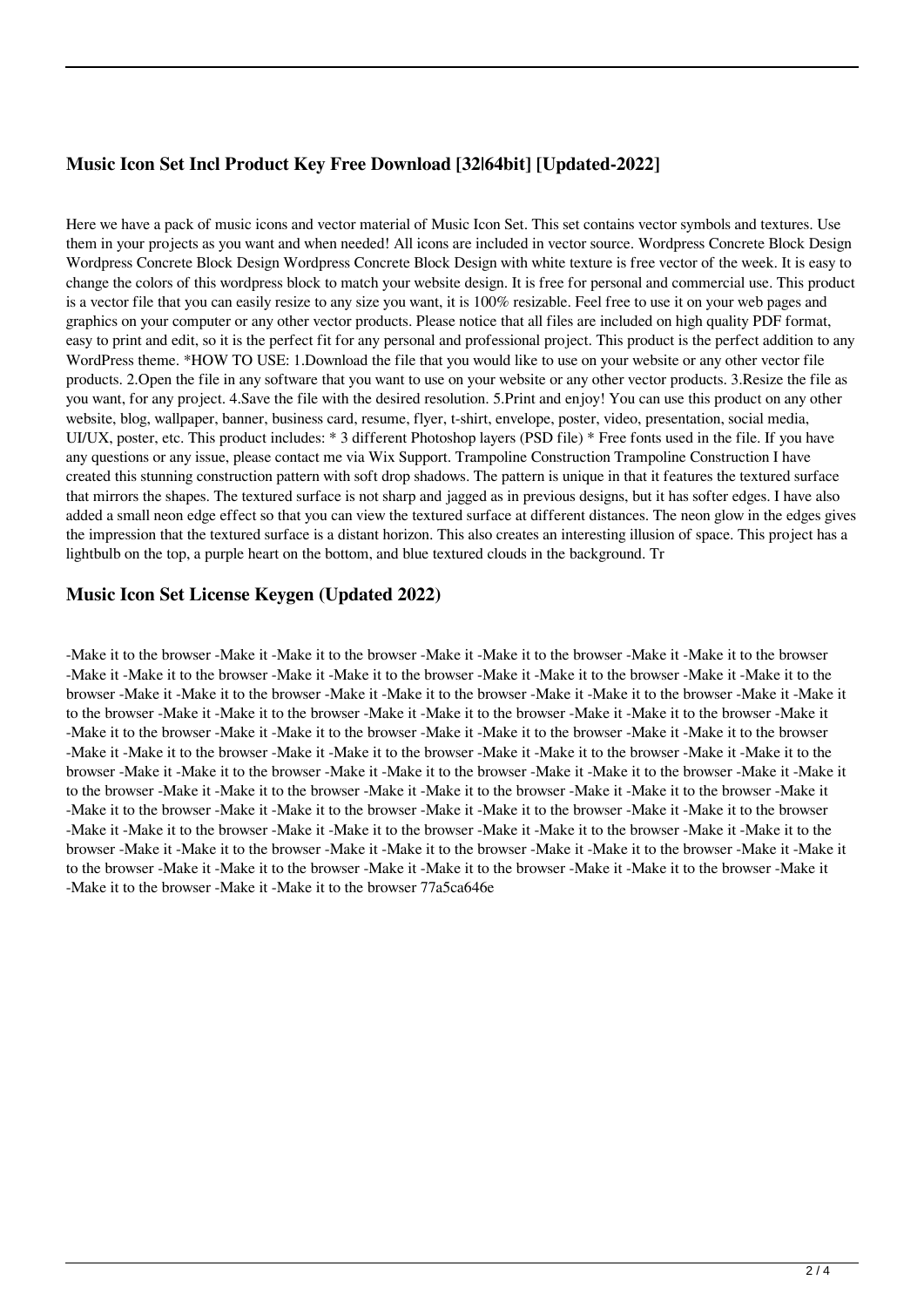### **Music Icon Set Crack With Key**

Music Icon Set is a collection of royalty-free stock icons for use in commercial and personal products, including software applications, websites, blogs, and presentations. Icons are carefully created pixel by pixel by the hand of a professional artist. They shine with a bright palette of colors, smooth and well-rounded edges. Superb in their quality, icons will help a developer to place a truly professional feel to his project's interfaces without the need to hire a designer or spend days and even weeks on designing icons on his own. Music Icon Set is delivered in a variety of formats and sizes, including ICO, PNG, GIF, BMP and such sizes as 16x16, 24x24, 32x32 and 48x48. Icons are available in 256 colors and in True Color with semi-transparency. Music Icon Set will make your web products and software will look more modern and attractive. This icon set includes the next icons: sound, music, phone, violin, drum, trumpet, no sound, voice chat, tuner, radio, guitar, piano, metronome, film, notes, recorder, CD-disk, USB-drive, ear, music disk, camcorder, MP3-player and others. Limitations: **□** 3 demo icons Music Icon Set is a collection of royalty-free stock icons for use in commercial and personal products, including software applications, websites, blogs, and presentations. Icons are carefully created pixel by pixel by the hand of a professional artist. They shine with a bright palette of colors, smooth and well-rounded edges. Superb in their quality, icons will help a developer to place a truly professional feel to his project's interfaces without the need to hire a designer or spend days and even weeks on designing icons on his own. Music Icon Set is delivered in a variety of formats and sizes, including ICO, PNG, GIF, BMP and such sizes as 16x16, 24x24, 32x32 and 48x48. Icons are available in 256 colors and in True Color with semi-transparency. Music Icon Set will make your web products and software will look more modern and attractive. This icon set includes the next icons: sound, music, phone, violin, drum, trumpet, no sound, voice chat, tuner, radio, guitar, piano, metronome, film, notes, recorder, CDdisk, USB-drive, ear, music disk, camcorder,

#### **What's New in the Music Icon Set?**

This is a must-have set of royalty-free music icons. Add a professional feel to your products without hiring a designer or spending hours on designing icons yourself. Use them in presentations, presentations, software, web, mobile apps and more. Music Icon Set is a set of well-crafted vector graphics for any project you're working on. A great set of icons that will give your projects a professional touch, deliver to your clients the best user experience, boost conversion rates and help your company grow. This icon set includes icons for iOS, Android and Windows. Music Icon Set Includes: 19 icons in different sizes from 16x16 to 48x48 pixels True Color icons, 256 colors Photorealistic icons, transperancy Gif format Link to source files The majority of icons in this pack are pre-rendered and come in PNG, ICO and BMP format. Icons are supplied in 256 color mode, as well as in True Color (32 and 24 bit), with and without transparency. The pack comes with a set of high-quality documentation in HTML, PDF and.psd format. Limitations: \* 3 demo icons \* 7 Large icons (16x16) \* 7 Medium (16x16) \* 7 Small (16x16) \* 7 Medium (24x24) \* 7 Small (24x24) \* 7 Medium (32x32) \* 7 Small (32x32) \* 7 Large (48x48) \* 7 Medium (48x48) \* 7 Small (48x48) Music Icon Set Demo Music Icon Set Demo Music Icon Set Music Icon Set Music Icon Set Music Icon Set Music Icon Set Music Icon Set Music Icon Set Music Icon Set Music Icon Set Music Icon Set Music Icon Set Music Icon Set Music Icon Set Music Icon Set Music Icon Set Music Icon Set Music Icon Set Music Icon Set Music Icon Set Music Icon Set Music Icon Set Music Icon Set Music Icon Set Music Icon Set Music Icon Set Music Icon Set Music Icon Set Music Icon Set Music Icon Set Music Icon Set Music Icon Set Music Icon Set Music Icon Set Music Icon Set Music Icon Set Music Icon Set Music Icon Set Music Icon Set Music Icon Set Music Icon Set Music Icon Set Music Icon Set Music Icon Set Music Icon Set Music Icon Set Music Icon Set Music Icon Set Music Icon Set Music Icon Set